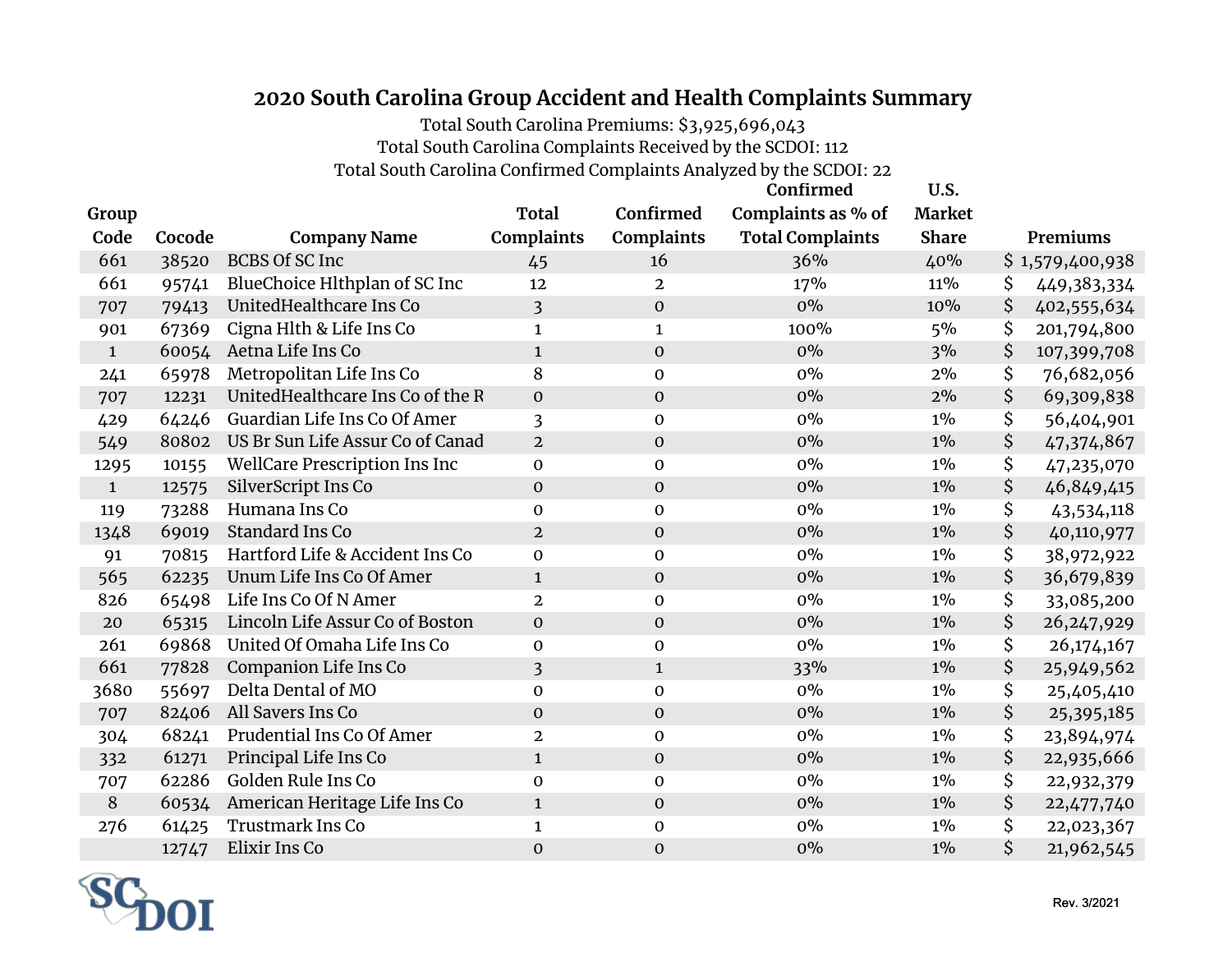| 3098         | 92711 | HCC Life Ins Co                   | $\mathbf{0}$     | $\mathbf 0$      | 0%    | $1\%$ | \$<br>20,965,662   |
|--------------|-------|-----------------------------------|------------------|------------------|-------|-------|--------------------|
| 370          | 71730 | <b>Continental Amer Ins Co</b>    | $\boldsymbol{0}$ | $\mathbf 0$      | $0\%$ | $1\%$ | \$<br>20, 149, 755 |
| 4832         | 67105 | Reliastar Life Ins Co             | $\mathbf 0$      | $\mathbf 0$      | $0\%$ | $0\%$ | \$<br>18,796,790   |
| 707          |       | 62324 Freedom Life Ins Co Of Amer | $\mathbf{1}$     | $\mathbf{1}$     | 100%  | $0\%$ | \$<br>16,162,610   |
| 20           | 65676 | Lincoln Natl Life Ins Co          | 3                | $\boldsymbol{0}$ | $0\%$ | $0\%$ | \$<br>15,480,590   |
| 468          | 86231 | Transamerica Life Ins Co          | $\mathbf{1}$     | $\boldsymbol{0}$ | 0%    | $0\%$ | \$<br>14,113,900   |
| 8            | 82538 | National Hlth Ins Co              | $\mathbf 0$      | $\boldsymbol{0}$ | $0\%$ | $0\%$ | \$<br>14,007,335   |
| 943          | 61301 | Ameritas Life Ins Corp            | $\boldsymbol{0}$ | $\boldsymbol{0}$ | 0%    | $0\%$ | \$<br>12,204,174   |
| 4855         | 68608 | Symetra Life Ins Co               | $\mathbf 0$      | $\mathbf 0$      | $0\%$ | $0\%$ | \$<br>11,813,299   |
| $\mathbf{1}$ | 95109 | Aetna Hlth Inc PA Corp            | $\boldsymbol{0}$ | $\boldsymbol{0}$ | $0\%$ | $0\%$ | \$<br>11,567,011   |
| 869          | 66168 | Minnesota Life Ins Co             | $\mathbf{1}$     | $\boldsymbol{0}$ | $0\%$ | $0\%$ | \$<br>10,218,368   |
| $\mathbf{1}$ | 72052 | Aetna Hlth Ins Co                 | $\overline{2}$   | $\boldsymbol{0}$ | $0\%$ | $0\%$ | \$<br>9,821,259    |
| 901          | 63762 | Medco Containment Life Ins Co     | $\mathbf 0$      | $\mathbf 0$      | $0\%$ | $0\%$ | \$<br>9,236,411    |
| 140          | 66869 | Nationwide Life Ins Co            | $\boldsymbol{0}$ | $\boldsymbol{0}$ | $0\%$ | $0\%$ | \$<br>8,836,014    |
| 812          | 93440 | HM Life Ins Co                    | $\mathbf{1}$     | $\boldsymbol{0}$ | $0\%$ | $0\%$ | \$<br>8,718,153    |
| 565          | 62049 | Colonial Life & Accident Ins Co   | $\mathbf{1}$     | $\boldsymbol{0}$ | 0%    | $0\%$ | \$<br>8,526,240    |
| 3098         | 68381 | Reliance Standard Life Ins Co     | $\mathbf 0$      | $\boldsymbol{0}$ | $0\%$ | $0\%$ | \$<br>8,522,639    |
| 451          | 71870 | Fidelity Security Life Ins Co     | $\mathbf 0$      | $\mathbf 0$      | 0%    | $0\%$ | \$<br>7,578,169    |
| 98           | 64890 | Berkley Life & Hlth Ins Co        | $\mathbf 0$      | $\mathbf 0$      | $0\%$ | $0\%$ | \$<br>7,229,375    |
| 276          | 62863 | Trustmark Life Ins Co             | $\mathbf 0$      | $\boldsymbol{0}$ | $0\%$ | $0\%$ | \$<br>6,872,028    |
| 707          | 91529 | Unimerica Ins Co                  | $\mathbf{O}$     | $\boldsymbol{0}$ | $0\%$ | $0\%$ | \$<br>5,357,171    |
| 23           | 38245 | <b>BCS Ins Co</b>                 | $\mathbf 0$      | $\boldsymbol{0}$ | $0\%$ | $0\%$ | \$<br>5,320,160    |
| 525          | 67539 | Pan Amer Life Ins Co              | $\pmb{0}$        | $\boldsymbol{0}$ | $0\%$ | $0\%$ | \$<br>5,296,081    |
| 176          | 25178 | <b>State Farm Mut Auto Ins Co</b> | $\boldsymbol{0}$ | $\boldsymbol{0}$ | $0\%$ | $0\%$ | \$<br>5,138,966    |
| 306          | 62626 | CMFG Life Ins Co                  | $\mathbf 0$      | $\boldsymbol{0}$ | $0\%$ | $0\%$ | \$<br>4,877,481    |
| 1211         | 66583 | National Guardian Life Ins Co     | $\boldsymbol{0}$ | $\boldsymbol{0}$ | $0\%$ | $0\%$ | \$<br>4,872,755    |
| 2479         | 73474 | Dentegra Ins Co                   | $\mathbf 0$      | $\mathbf 0$      | $0\%$ | $0\%$ | \$<br>4,651,530    |
| 904          | 65838 | John Hancock Life Ins Co USA      | $\mathbf 0$      | $\boldsymbol{0}$ | 0%    | $0\%$ | \$<br>4,624,260    |
| 181          | 39845 | <b>Westport Ins Corp</b>          | $\mathbf 0$      | $\boldsymbol{0}$ | $0\%$ | $0\%$ | \$<br>4,579,656    |
| 565          | 68985 | <b>Starmount Life Ins Co</b>      | $\boldsymbol{0}$ | $\mathbf 0$      | 0%    | $0\%$ | \$<br>4,574,664    |
| 233          | 70319 | Washington Natl Ins Co            | $\boldsymbol{0}$ | $\mathbf 0$      | $0\%$ | $0\%$ | \$<br>4,323,820    |
| 796          | 39217 | QBE Ins Corp                      | $\boldsymbol{0}$ | $\boldsymbol{0}$ | 0%    | $0\%$ | \$<br>3,921,562    |
| 836          | 70939 | Gerber Life Ins Co                | $\pmb{0}$        | $\boldsymbol{0}$ | $0\%$ | $0\%$ | \$<br>3,863,335    |
| 290          | 92916 | <b>United Amer Ins Co</b>         | $\mathbf 0$      | $\mathbf 0$      | 0%    | $0\%$ | \$<br>3,772,615    |

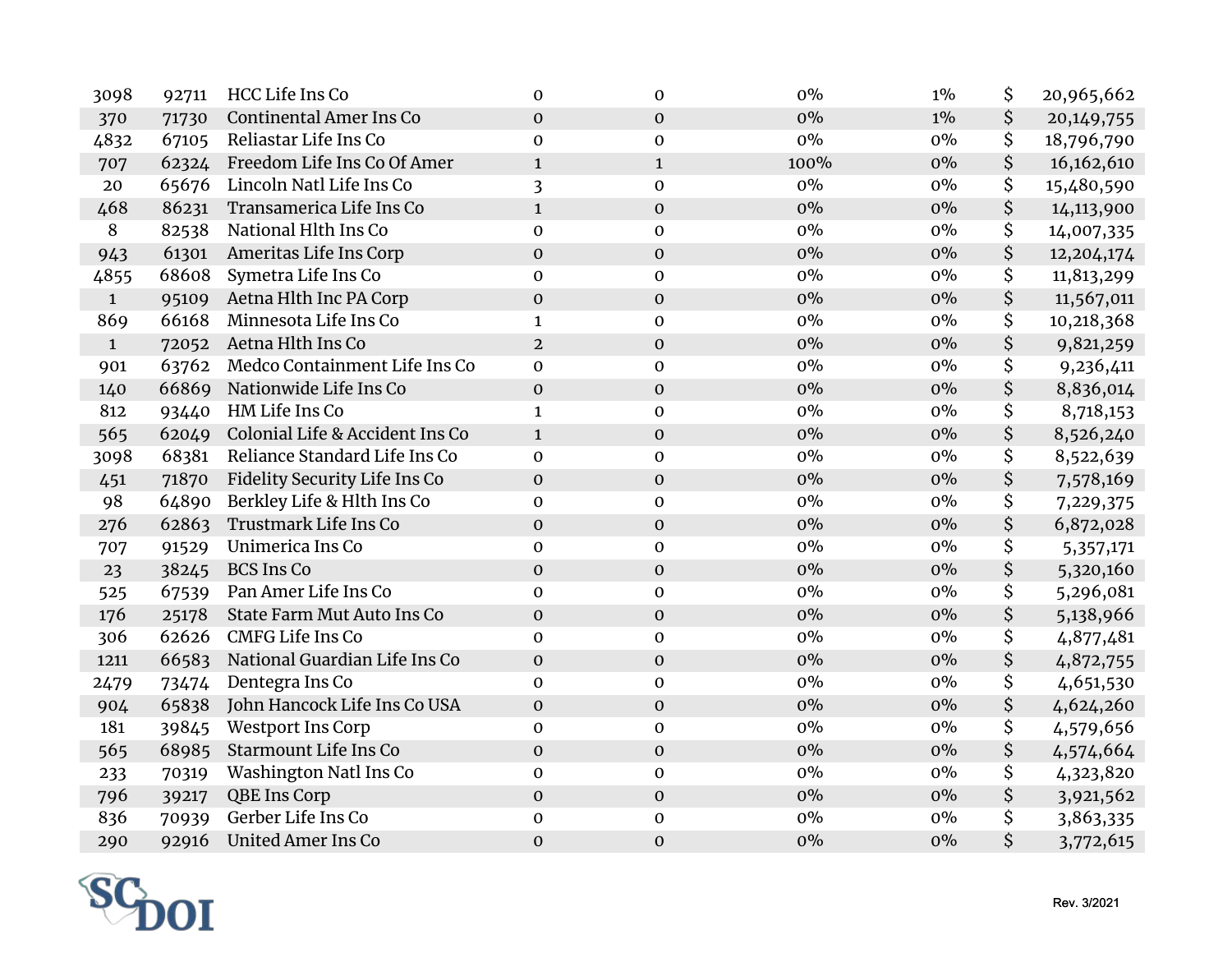| 158          | 21113 | <b>United States Fire Ins Co</b>  | $\mathbf{0}$     | $\mathbf 0$      | $0\%$ | $0\%$ | \$<br>3,612,747 |
|--------------|-------|-----------------------------------|------------------|------------------|-------|-------|-----------------|
| 4011         | 70025 | Genworth Life Ins Co              | $\boldsymbol{0}$ | $\mathbf 0$      | $0\%$ | $0\%$ | \$<br>3,485,108 |
| 330          | 60801 | American Public Life Ins Co       | $\mathbf 0$      | $\mathbf 0$      | $0\%$ | $0\%$ | \$<br>3,215,758 |
| 619          | 60895 | American United Life Ins Co       | $\mathbf 0$      | $\mathbf 0$      | $0\%$ | $0\%$ | \$<br>3,022,113 |
| 330          | 60410 | American Fidelity Assur Co        | $\mathbf{O}$     | $\boldsymbol{0}$ | $0\%$ | $0\%$ | \$<br>2,961,644 |
| 4719         | 60250 | AmFirst Ins Co                    | $\mathbf 0$      | $\boldsymbol{0}$ | 0%    | $0\%$ | \$<br>2,844,248 |
| 261          | 88080 | Omaha Hlth Ins Co                 | $\boldsymbol{0}$ | $\mathbf 0$      | $0\%$ | $0\%$ | \$<br>2,594,989 |
| 261          | 71412 | Mutual Of Omaha Ins Co            | $\mathbf 0$      | $\boldsymbol{0}$ | $0\%$ | $0\%$ | \$<br>2,500,620 |
| 4863         | 38776 | Sirius Amer Ins Co                | $\mathbf 0$      | $\mathbf 0$      | $0\%$ | $0\%$ | \$<br>2,476,715 |
| 212          | 16535 | Zurich Amer Ins Co                | $\boldsymbol{0}$ | $\boldsymbol{0}$ | $0\%$ | $0\%$ | \$<br>2,428,902 |
| 826          | 66915 | New York Life Ins Co              | $\mathbf{O}$     | $\mathbf 0$      | $0\%$ | $0\%$ | \$<br>2,425,695 |
| 12           | 19445 | National Union Fire Ins Co Of Pit | $\boldsymbol{0}$ | $\boldsymbol{0}$ | $0\%$ | $0\%$ | \$<br>2,384,094 |
| 626          | 62146 | Combined Ins Co Of Amer           | $\mathbf 0$      | $\mathbf 0$      | $0\%$ | $0\%$ | \$<br>2,342,689 |
| 588          | 65129 | Kansas City Life Ins Co           | $\boldsymbol{0}$ | $\mathbf 0$      | $0\%$ | $0\%$ | \$<br>1,962,757 |
|              | 66214 | Heartland Natl Life Ins Co        | $\boldsymbol{0}$ | $\mathbf 0$      | $0\%$ | $0\%$ | \$<br>1,959,760 |
| 869          | 93742 | Securian Life Ins Co              | $\boldsymbol{0}$ | $\mathbf 0$      | $0\%$ | $0\%$ | \$<br>1,958,003 |
| 218          | 20443 | <b>Continental Cas Co</b>         | $\boldsymbol{0}$ | $\boldsymbol{0}$ | $0\%$ | $0\%$ | \$<br>1,921,224 |
| 119          | 70580 | Humanadental Ins Co               | $\mathbf 0$      | $\mathbf 0$      | 0%    | $0\%$ | \$<br>1,585,344 |
| 1117         | 61883 | ManhattanLife Assur Co of Amer    | $\mathbf 0$      | $\mathbf 0$      | $0\%$ | $0\%$ | \$<br>1,491,132 |
| 158          | 21105 | North River Ins Co                | $\boldsymbol{0}$ | $\mathbf 0$      | 0%    | $0\%$ | \$<br>1,455,138 |
| 3527         | 60836 | American Republic Ins Co          | $\mathbf 0$      | $\mathbf 0$      | $0\%$ | $0\%$ | \$<br>1,274,698 |
| 31           | 32280 | Wellfleet Ins Co                  | $\boldsymbol{0}$ | $\mathbf{O}$     | 0%    | $0\%$ | \$<br>1,148,715 |
| 4381         | 18694 | <b>Great Midwest Ins Co</b>       | $\mathbf 0$      | $\mathbf 0$      | $0\%$ | $0\%$ | \$<br>1,036,238 |
| 707          | 98205 | Natl Foundation Life Ins Co       | $\mathbf 0$      | $\boldsymbol{0}$ | 0%    | $0\%$ | \$<br>1,020,311 |
| 91           | 19682 | Hartford Fire Ins Co              | $\boldsymbol{0}$ | $\mathbf 0$      | $0\%$ | $0\%$ | \$<br>1,013,345 |
| 2858         | 99724 | LifeShield Natl Ins Co            | $\overline{2}$   | $\boldsymbol{0}$ | 0%    | $0\%$ | \$<br>949,194   |
| 477          | 61700 | Renaissance Life & Hlth Ins Co o  | $\mathbf 0$      | $\mathbf 0$      | $0\%$ | $0\%$ | \$<br>946,261   |
| 860          | 67091 | Northwestern Mut Life Ins Co      | $\mathbf 0$      | $\boldsymbol{0}$ | 0%    | $0\%$ | \$<br>919,167   |
| $\mathbf{1}$ | 63444 | Accendo Ins Co                    | $\mathbf 0$      | $\boldsymbol{0}$ | 0%    | $0\%$ | \$<br>894,147   |
|              | 81264 | Nippon Life Ins Co Of Amer        | $\boldsymbol{0}$ | $\mathbf 0$      | $0\%$ | $0\%$ | \$<br>882,417   |
| 3416         | 37273 | Axis Ins Co                       | $\boldsymbol{0}$ | $\mathbf 0$      | $0\%$ | $0\%$ | \$<br>880,708   |
| 769          | 68322 | Great W Life & Ann Ins Co         | $\mathbf 0$      | $\boldsymbol{0}$ | $0\%$ | $0\%$ | \$<br>817,064   |
| 119          |       | 60984 Compbenefits Ins Co         | $\pmb{0}$        | $\boldsymbol{0}$ | $0\%$ | $0\%$ | \$<br>783,040   |
| 23           | 80985 | 4 Ever Life Ins Co                | $\mathbf 0$      | $\mathbf 0$      | 0%    | $0\%$ | \$<br>736,124   |

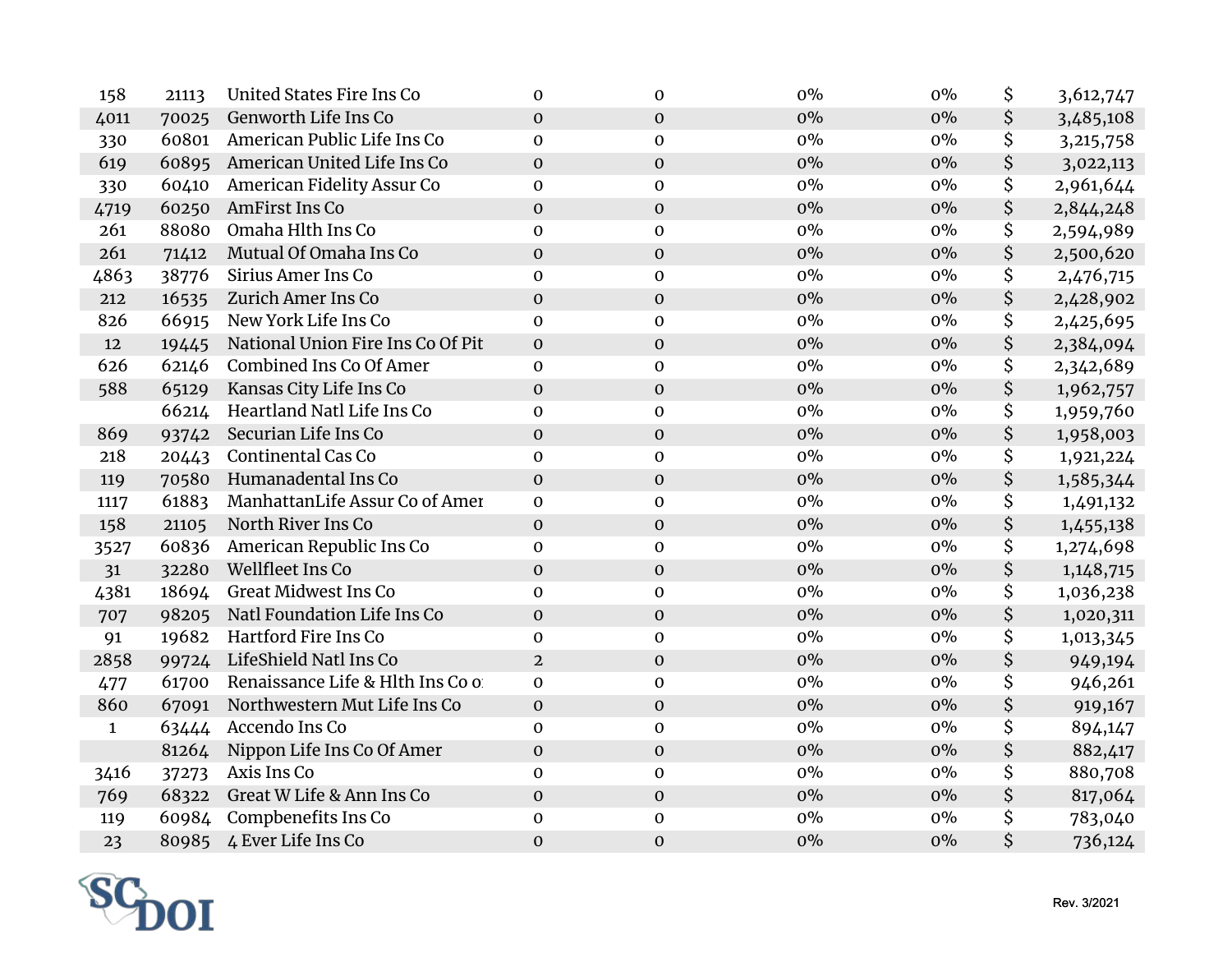| 626          | 22667 | Ace Amer Ins Co                       | $\mathbf{0}$     | $\mathbf 0$      | 0%    | $0\%$ | \$<br>650,587 |
|--------------|-------|---------------------------------------|------------------|------------------|-------|-------|---------------|
| 3098         | 18058 | Philadelphia Ind Ins Co               | $\boldsymbol{0}$ | $\mathbf 0$      | 0%    | $0\%$ | \$<br>613,730 |
| 917          | 70670 | Health Care Serv Corp A Mut Leg       | $\mathbf 0$      | $\mathbf 0$      | $0\%$ | $0\%$ | \$<br>594,964 |
| 4965         | 78077 | Equitable Financial Life Ins Co of    | $\boldsymbol{0}$ | $\mathbf 0$      | 0%    | $0\%$ | \$<br>594,176 |
| 3527         | 31119 | Medico Ins Co                         | $\mathbf 0$      | $\boldsymbol{0}$ | 0%    | $0\%$ | \$<br>573,067 |
| 565          | 67601 | <b>Unum Ins Co</b>                    | $\mathbf{1}$     | $\mathbf{O}$     | 0%    | $0\%$ | \$<br>527,948 |
| 450          | 26581 | Independence Amer Ins Co              | $\mathbf 0$      | $\boldsymbol{0}$ | $0\%$ | $0\%$ | \$<br>485,769 |
| 111          | 19917 | Liberty Ins Underwriters Inc          | $\mathbf 0$      | $\mathbf 0$      | 0%    | $0\%$ | \$<br>477,878 |
| $\mathbf{1}$ | 90328 | First Hlth Life & Hlth Ins Co         | $\mathbf 0$      | $\mathbf 0$      | $0\%$ | $0\%$ | \$<br>447,673 |
| 626          | 20281 | Federal Ins Co                        | $\boldsymbol{0}$ | $\boldsymbol{0}$ | 0%    | $0\%$ | \$<br>425,360 |
| 4794         | 78301 | Clear Spring Hlth Ins Co              | $\mathbf 0$      | $\mathbf 0$      | $0\%$ | $0\%$ | \$<br>408,675 |
|              | 27928 | Amex Assur Co                         | $\boldsymbol{0}$ | $\boldsymbol{0}$ | 0%    | $0\%$ | \$<br>390,321 |
| 565          | 67598 | Paul Revere Life Ins Co               | $\mathbf 0$      | $\mathbf 0$      | $0\%$ | $0\%$ | \$<br>362,864 |
| 565          | 64297 | First Unum Life Ins Co                | $\boldsymbol{0}$ | $\boldsymbol{0}$ | 0%    | $0\%$ | \$<br>360,680 |
|              | 11121 | Unified Life Ins Co                   | $\mathbf{1}$     | $\mathbf 0$      | $0\%$ | $0\%$ | \$<br>352,154 |
| 408          | 86355 | Standard Life & Accident Ins Co       | $\boldsymbol{0}$ | $\mathbf 0$      | 0%    | $0\%$ | \$<br>348,214 |
| 587          | 61239 | Bankers Fidelity Life Ins Co          | $\mathbf 0$      | $\boldsymbol{0}$ | $0\%$ | $0\%$ | \$<br>348,019 |
| 707          | 97179 | UnitedHealthcare Life Ins Co          | $\mathbf 0$      | $\mathbf 0$      | 0%    | $0\%$ | \$<br>340,813 |
| 917          | 71129 | Dearborn Life Ins Co                  | $\mathbf 0$      | $\mathbf 0$      | $0\%$ | $0\%$ | \$<br>340,068 |
| 4926         | 88072 | <b>Talcott Resolution Life Ins Co</b> | $\mathbf 0$      | $\boldsymbol{0}$ | 0%    | $0\%$ | \$<br>333,012 |
| 450          | 65781 | Madison Natl Life Ins Co Inc          | $\mathbf 0$      | $\boldsymbol{0}$ | $0\%$ | $0\%$ | \$<br>291,322 |
| 4853         | 71854 | AAA Life Ins Co                       | $\mathbf 0$      | $\boldsymbol{0}$ | 0%    | $0\%$ | \$<br>288,219 |
| 501          | 35157 | Fair Amer Ins & Reins Co              | $\pmb{0}$        | $\mathbf 0$      | $0\%$ | $0\%$ | \$<br>272,522 |
| 1120         | 26921 | Everest Reins Co                      | $\boldsymbol{0}$ | $\boldsymbol{0}$ | 0%    | $0\%$ | \$<br>270,236 |
| 687          | 64211 | Guarantee Trust Life Ins Co           | $\mathbf{1}$     | $\mathbf{1}$     | 100%  | $0\%$ | \$<br>243,824 |
|              | 61921 | Citizens Security Life Ins Co         | $\boldsymbol{0}$ | $\boldsymbol{0}$ | $0\%$ | $0\%$ | \$<br>243,169 |
| 212          | 90557 | Zurich Amer Life Ins Co               | $\mathbf 0$      | $\mathbf 0$      | 0%    | $0\%$ | \$<br>242,046 |
| 408          | 71773 | American Natl Life Ins Co Of TX       | $\boldsymbol{0}$ | $\mathbf 0$      | 0%    | $0\%$ | \$<br>237,037 |
| 943          | 60033 | Ameritas Life Ins Corp of NY          | $\mathbf 0$      | $\boldsymbol{0}$ | $0\%$ | $0\%$ | \$<br>232,379 |
| 781          | 69744 | Union Labor Life Ins Co               | $\boldsymbol{0}$ | $\mathbf{O}$     | 0%    | $0\%$ | \$<br>231,973 |
| 707          | 84549 | UnitedHealthcare Ins Co of Amer       | $\mathbf 0$      | $\mathbf 0$      | $0\%$ | $0\%$ | \$<br>203,073 |
| 1279         | 11150 | Arch Ins Co                           | $\mathbf 0$      | $\boldsymbol{0}$ | 0%    | $0\%$ | \$<br>201,600 |
| 468          | 70688 | Transamerica Financial Life Ins       | $\pmb{0}$        | $\boldsymbol{0}$ | $0\%$ | $0\%$ | \$<br>185,938 |
| 581          | 61476 | Boston Mut Life Ins Co                | $\mathbf 0$      | $\mathbf 0$      | 0%    | $0\%$ | \$<br>178,942 |

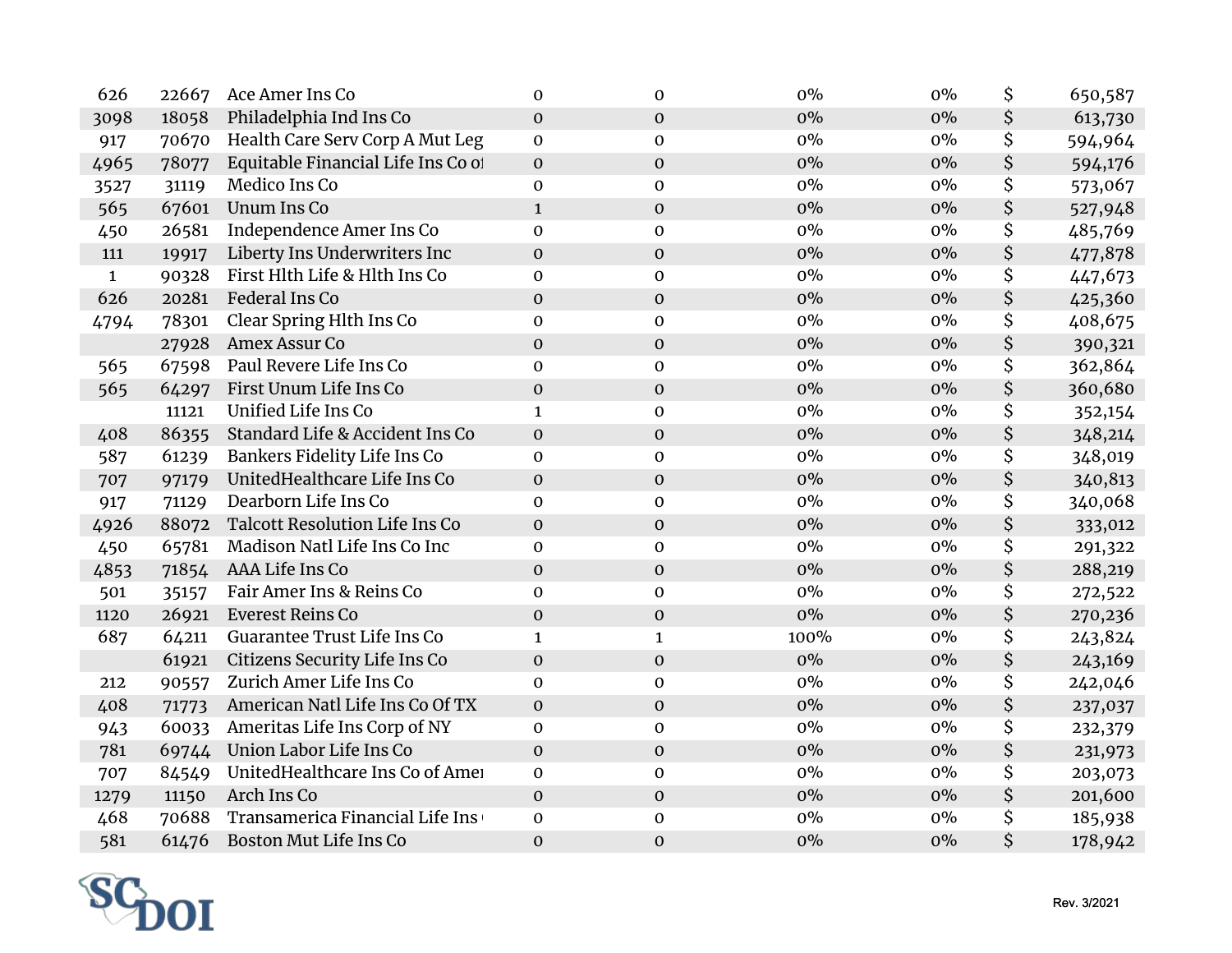| 370          | 60380 | American Family Life Assur Co o    | $\mathbf{2}$     | $\mathbf 0$      | $0\%$ | $0\%$ | \$<br>172,976 |
|--------------|-------|------------------------------------|------------------|------------------|-------|-------|---------------|
| 549          | 80926 | Sun Life & Hlth Ins Co             | $\mathbf 0$      | $\mathbf 0$      | $0\%$ | $0\%$ | \$<br>167,013 |
| 4            | 65005 | RiverSource Life Ins Co            | $\mathbf{1}$     | $\mathbf 0$      | $0\%$ | $0\%$ | \$<br>166,079 |
| $\mathbf{1}$ | 78700 | Aetna Hlth & Life Ins Co           | $\mathbf{1}$     | $\mathbf{0}$     | $0\%$ | $0\%$ | \$<br>153,789 |
| 19           | 70408 | <b>Union Security Ins Co</b>       | $\mathbf 0$      | $\mathbf 0$      | $0\%$ | $0\%$ | \$<br>145,310 |
| 12           | 70106 | United States Life Ins Co in the C | $\boldsymbol{0}$ | $\mathbf 0$      | $0\%$ | $0\%$ | \$<br>129,620 |
| 812          | 85766 | United Concordia Ins Co            | $\mathbf 0$      | $\mathbf 0$      | $0\%$ | $0\%$ | \$<br>128,180 |
| 2479         | 81396 | Delta Dental Ins Co                | $\boldsymbol{0}$ | $\mathbf 0$      | $0\%$ | $0\%$ | \$<br>114,631 |
| 671          | 80314 | Unicare Life & Hlth Ins Co         | $\mathbf 0$      | $\mathbf 0$      | $0\%$ | $0\%$ | \$<br>107,639 |
| 904          | 93610 | John Hancock Life & Hlth Ins Co    | $\boldsymbol{0}$ | $\mathbf 0$      | $0\%$ | $0\%$ | \$<br>106,195 |
| 4832         | 61360 | Reliastar Life Ins Co Of NY        | $\mathbf 0$      | $\mathbf 0$      | $0\%$ | $0\%$ | \$<br>105,527 |
| 84           | 16691 | <b>Great Amer Ins Co</b>           | $\mathbf 0$      | $\mathbf 0$      | $0\%$ | $0\%$ | \$<br>93,725  |
| 4942         | 37540 | Beazley Ins Co Inc                 | $\mathbf{1}$     | $\mathbf 0$      | $0\%$ | $0\%$ | \$<br>89,816  |
| 233          | 61263 | Bankers Life & Cas Co              | $\boldsymbol{0}$ | $\mathbf 0$      | $0\%$ | $0\%$ | \$<br>89,643  |
| 968          | 19518 | Catlin Ins Co                      | $\mathbf 0$      | $\mathbf 0$      | $0\%$ | $0\%$ | \$<br>87,483  |
| 901          | 95708 | Cigna Hlthcare of SC Inc           | $\boldsymbol{0}$ | $\mathbf 0$      | $0\%$ | $0\%$ | \$<br>85,176  |
| 968          | 22322 | Greenwich Ins Co                   | 0                | $\mathbf 0$      | $0\%$ | $0\%$ | \$<br>81,687  |
| 241          | 62634 | Delaware Amer Life Ins Co          | $\mathbf 0$      | $\mathbf 0$      | $0\%$ | $0\%$ | \$<br>75,364  |
|              | 71404 | Continental Gen Ins Co             | $\mathbf 0$      | $\mathbf 0$      | $0\%$ | $0\%$ | \$<br>74,495  |
| 4734         | 61492 | Athene Annuity & Life Assur Co     | $\mathbf 0$      | $\mathbf 0$      | $0\%$ | $0\%$ | \$<br>70,887  |
| 8            | 60186 | Allstate Life Ins Co               | $\mathbf 0$      | $\mathbf{0}$     | $0\%$ | $0\%$ | \$<br>64,417  |
| 367          | 80578 | Physicians Mut Ins Co              | $\boldsymbol{0}$ | $\mathbf{O}$     | $0\%$ | $0\%$ | \$<br>53,334  |
| 4734         | 43460 | Aspen Amer Ins Co                  | $\mathbf 0$      | $\mathbf 0$      | $0\%$ | $0\%$ | \$<br>49,489  |
| 4677         | 94587 | Members Hlth Ins Co                | $\boldsymbol{0}$ | $\mathbf 0$      | $0\%$ | $0\%$ | \$<br>49,045  |
| 4862         | 71439 | Assurity Life Ins Co               | 0                | $\mathbf 0$      | $0\%$ | $0\%$ | \$<br>45,855  |
| 4670         | 38318 | Starr Ind & Liab Co                | $\mathbf{O}$     | $\mathbf 0$      | $0\%$ | $0\%$ | \$<br>44,412  |
| 290          | 60577 | American Income Life Ins Co        | $\mathbf 0$      | $\boldsymbol{0}$ | $0\%$ | $0\%$ | \$<br>39,478  |
| 1295         | 80799 | Celtic Ins Co                      | $\mathbf 0$      | $\mathbf 0$      | $0\%$ | $0\%$ | \$<br>37,336  |
| 4506         | 64696 | First Continental Life & Acc       | $\mathbf 0$      | $\mathbf{0}$     | $0\%$ | $0\%$ | \$<br>37,197  |
| 690          | 61751 | Central States H & L Co Of Omah    | $\mathbf 0$      | $\mathbf 0$      | $0\%$ | $0\%$ | \$<br>36,218  |
| 215          |       | 68462 Reserve Natl Ins Co          | 0                | $\mathbf{0}$     | $0\%$ | $0\%$ | \$<br>34,997  |
| 1348         | 89009 | Standard Life Ins Co Of NY         | $\mathbf 0$      | $\mathbf 0$      | $0\%$ | $0\%$ | \$<br>33,041  |
| 350          | 62596 | Union Fidelity Life Ins Co         | $\mathbf 0$      | $\boldsymbol{0}$ | $0\%$ | $0\%$ | \$<br>29,465  |
| 20           | 62057 | Lincoln Life & Ann Co of NY        | $\mathbf 0$      | $\mathbf 0$      | $0\%$ | $0\%$ | \$<br>29,305  |

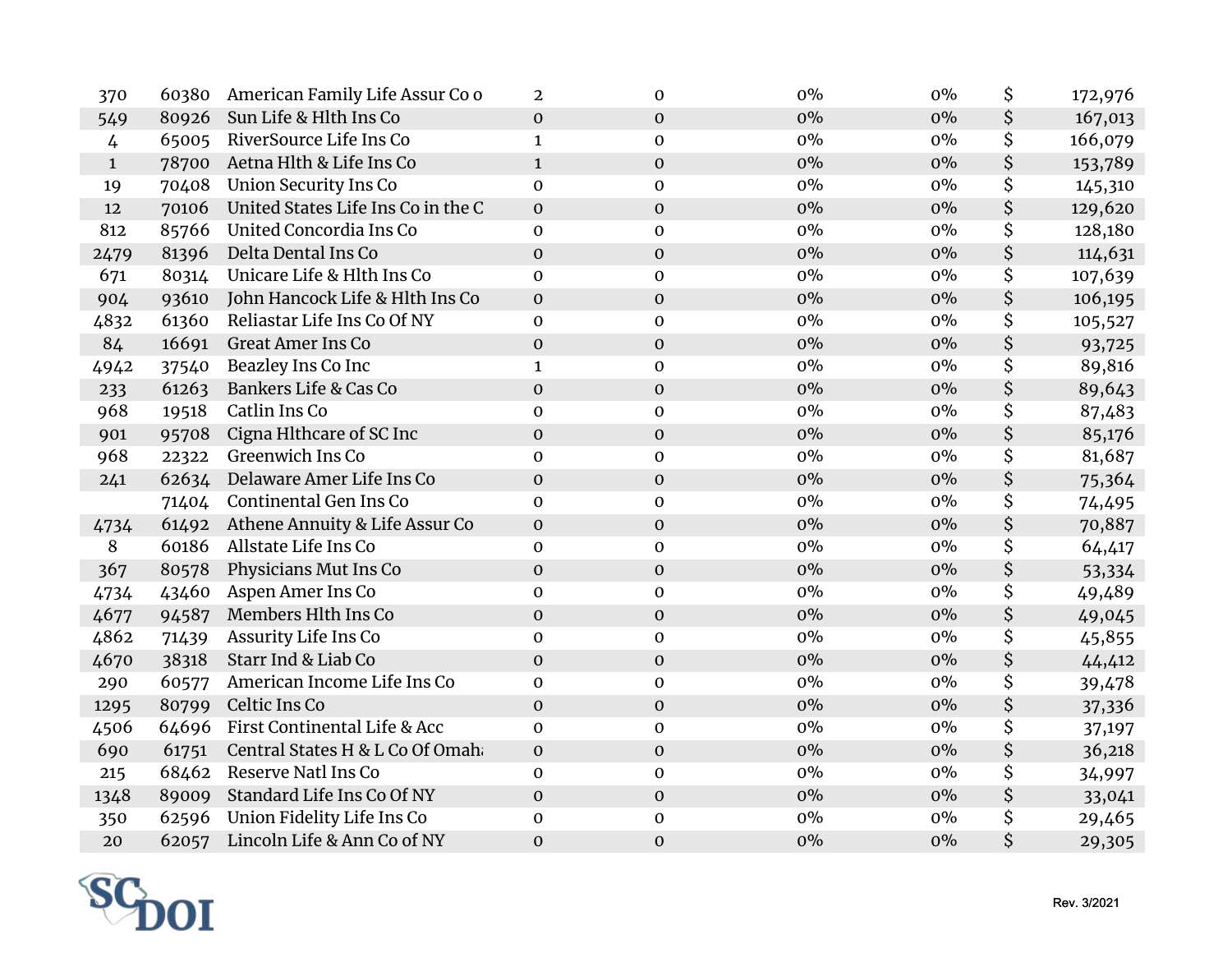| 574          | 76112 | Oxford Life Ins Co                  | $\mathbf{0}$     | $\Omega$         | $0\%$ | $0\%$ | \$<br>28,093 |
|--------------|-------|-------------------------------------|------------------|------------------|-------|-------|--------------|
| 707          | 16740 | United Hlthcare of SC Inc           | $\mathbf 0$      | $\mathbf 0$      | $0\%$ | $0\%$ | \$<br>26,947 |
| 4736         | 93734 | Nassau Life & Ann Co                | $\mathbf 0$      | $\mathbf 0$      | $0\%$ | $0\%$ | \$<br>25,504 |
| 4803         | 81434 | ShelterPoint Life Ins Co            | $\boldsymbol{0}$ | $\mathbf 0$      | $0\%$ | $0\%$ | \$<br>23,743 |
| 4011         | 72990 | Genworth Life Ins Co of NY          | $\mathbf 0$      | $\mathbf 0$      | $0\%$ | $0\%$ | \$<br>22,373 |
| 212          | 14178 | Zurich Amer Life Ins Co of NY       | $\mathbf 0$      | $\mathbf 0$      | $0\%$ | $0\%$ | \$<br>22,146 |
| 449          | 90212 | Great Southern Life Ins Co          | $\mathbf 0$      | $\mathbf 0$      | $0\%$ | $0\%$ | \$<br>20,879 |
| 19           | 10111 | American Bankers Ins Co Of FL       | $\mathbf{0}$     | $\mathbf{0}$     | $0\%$ | $0\%$ | \$<br>19,842 |
| 435          | 65935 | Massachusetts Mut Life Ins Co       | $\mathbf 0$      | $\mathbf 0$      | $0\%$ | $0\%$ | \$<br>19,219 |
| 450          | 69078 | Standard Security Life Ins Co Of 1  | $\mathbf 0$      | $\mathbf 0$      | $0\%$ | $0\%$ | \$<br>18,621 |
|              | 65412 | Life Ins Co Of AL                   | $\mathbf 0$      | $\mathbf 0$      | $0\%$ | $0\%$ | \$<br>18,125 |
| 901          | 62308 | Connecticut Gen Life Ins Co         | $\mathbf{0}$     | $\mathbf 0$      | $0\%$ | $0\%$ | \$<br>17,085 |
| 4734         | 60518 | American Hlth & Life Ins Co         | $\mathbf 0$      | $\mathbf 0$      | $0\%$ | $0\%$ | \$<br>16,710 |
| 19           | 60275 | American Bankers Life Assur Co      | $\mathbf 0$      | $\mathbf 0$      | $0\%$ | $0\%$ | \$<br>14,438 |
|              | 61212 | <b>Baltimore Life Ins Co</b>        | $\mathbf{0}$     | $\mathbf{0}$     | $0\%$ | $0\%$ | \$<br>13,713 |
|              | 64580 | Illinois Mut Life Ins Co            | $\mathbf 0$      | $\mathbf 0$      | $0\%$ | $0\%$ | \$<br>13,055 |
| 565          | 68195 | Provident Life & Accident Ins Co    | $\mathbf 0$      | $\mathbf 0$      | $0\%$ | $0\%$ | \$<br>12,599 |
| 4803         | 89958 | Shelterpoint Ins Co                 | $\mathbf 0$      | $\mathbf 0$      | $0\%$ | $0\%$ | \$<br>12,136 |
| $\mathbf{1}$ | 81973 | Coventry Hlth & Life Ins Co         | $\mathbf 0$      | $\mathbf 0$      | $0\%$ | $0\%$ | \$<br>11,551 |
| 169          | 24988 | Sentry Ins Co                       | $\mathbf{O}$     | $\mathbf 0$      | $0\%$ | $0\%$ | \$<br>9,277  |
| 3891         | 91642 | Forethought Life Ins Co             | $\mathbf 0$      | $\mathbf 0$      | $0\%$ | $0\%$ | \$<br>8,145  |
| 626          | 20303 | Great Northern Ins Co               | $\boldsymbol{0}$ | $\mathbf 0$      | $0\%$ | $0\%$ | \$<br>6,731  |
|              | 63290 | Fidelity Life Assn A Legal Reserv   | $\mathbf 0$      | $\mathbf 0$      | $0\%$ | $0\%$ | \$<br>6,546  |
| 12           | 60488 | American Gen Life Ins Co            | $\mathbf{1}$     | $\mathbf 0$      | $0\%$ | $0\%$ | \$<br>6,431  |
|              | 88668 | Mutual Of Amer Life Ins Co          | $\mathbf 0$      | $\mathbf 0$      | $0\%$ | $0\%$ | \$<br>6,242  |
| 4904         | 27154 | Atlantic Specialty Ins Co           | $\pmb{0}$        | $\mathbf 0$      | $0\%$ | $0\%$ | \$<br>6,195  |
| 300          | 64513 | Horace Mann Life Ins Co             | $\mathbf 0$      | $\mathbf 0$      | $0\%$ | $0\%$ | \$<br>5,721  |
| 520          |       | 67784 Philadelphia Amer Life Ins Co | $\mathbf 0$      | $\mathbf 0$      | $0\%$ | $0\%$ | \$<br>5,674  |
| 200          | 69663 | USAA Life Ins Co                    | $\mathbf 0$      | $\mathbf 0$      | $0\%$ | $0\%$ | \$<br>4,276  |
| 4932         | 87726 | Brighthouse Life Ins Co             | $\mathbf{O}$     | $\mathbf{0}$     | $0\%$ | $0\%$ | \$<br>4,179  |
| 1186         | 69515 | Medamerica Ins Co                   | $\mathbf 0$      | $\mathbf 0$      | $0\%$ | $0\%$ | \$<br>3,895  |
|              | 71706 | Standard Life & Cas Ins Co          | $\boldsymbol{0}$ | $\mathbf 0$      | $0\%$ | $0\%$ | \$<br>3,846  |
| 1117         | 65870 | Manhattan Life Ins Co               | $\mathbf 0$      | $\boldsymbol{0}$ | $0\%$ | $0\%$ | \$<br>3,660  |
| 918          | 65056 | Jackson Natl Life Ins Co            | $\mathbf{0}$     | $\mathbf 0$      | 0%    | $0\%$ | \$<br>3,428  |

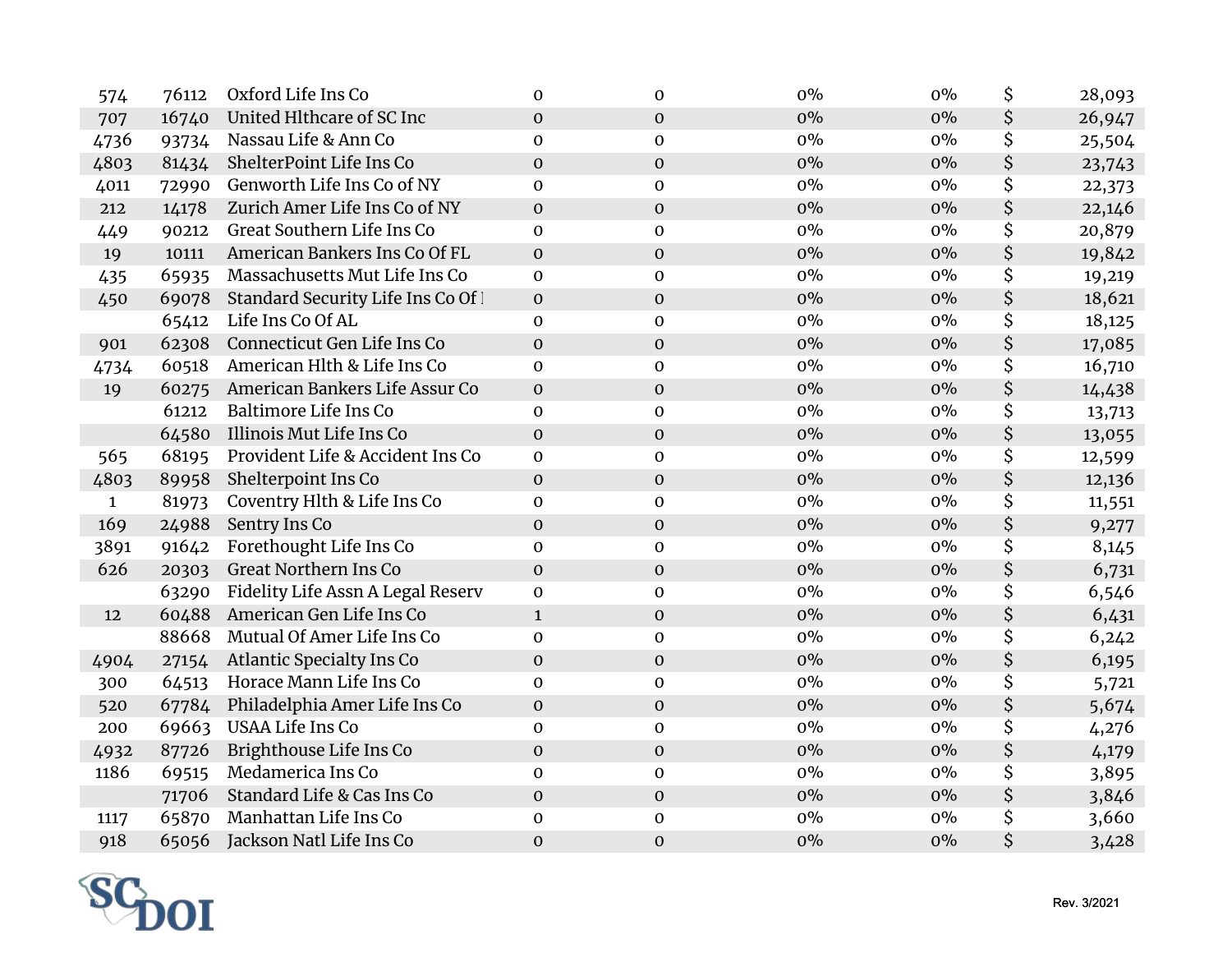| 761   | 90611 | Allianz Life Ins Co Of N Amer        | $\mathbf{0}$     | $\mathbf 0$      | 0%    | $0\%$ | \$<br>3,166 |
|-------|-------|--------------------------------------|------------------|------------------|-------|-------|-------------|
| $8\,$ | 70874 | Allstate Life Ins Co Of NY           | $\mathbf 0$      | $\mathbf 0$      | $0\%$ | $0\%$ | \$<br>2,855 |
| 181   | 85561 | Elips Life Ins Co                    | $\mathbf 0$      | $\mathbf 0$      | $0\%$ | $0\%$ | \$<br>2,849 |
| 290   | 77968 | Family Heritage Life Ins Co Of Ar    | $\mathbf{0}$     | $\mathbf 0$      | $0\%$ | $0\%$ | \$<br>2,613 |
| 901   | 65722 | Loyal Amer Life Ins Co               | $\mathbf 0$      | $\mathbf 0$      | 0%    | $0\%$ | \$<br>2,602 |
| 290   | 91472 | Globe Life & Accident Ins Co         | $\mathbf{0}$     | $\mathbf 0$      | $0\%$ | $0\%$ | \$<br>2,448 |
| 2878  | 63983 | United Heritage Life Ins Co          | $\mathbf 0$      | $\mathbf 0$      | 0%    | $0\%$ | \$<br>2,323 |
| 707   | 89087 | Enterprise Life Ins Co               | $\boldsymbol{0}$ | $\mathbf 0$      | $0\%$ | $0\%$ | \$<br>2,318 |
| 4750  | 61409 | National Benefit Life Ins Co         | $\mathbf{0}$     | $\mathbf 0$      | $0\%$ | $0\%$ | \$<br>2,160 |
| 1295  |       | 80624 American Progressive L&H Ins O | $\mathbf 0$      | $\mathbf 0$      | $0\%$ | $0\%$ | \$<br>1,474 |
| 458   | 66370 | Mony Life Ins Co                     | $\mathbf{0}$     | $\mathbf 0$      | $0\%$ | $0\%$ | \$<br>1,325 |
| 4903  | 71390 | Puritan Life Ins Co of Amer          | $\mathbf 0$      | $\mathbf 0$      | $0\%$ | $0\%$ | \$<br>1,071 |
|       | 77879 | 5 Star Life Ins Co                   | $\mathbf 0$      | $\mathbf 0$      | $0\%$ | $0\%$ | \$<br>980   |
| 290   | 65331 | Liberty Natl Life Ins Co             | $\mathbf{O}$     | $\mathbf 0$      | $0\%$ | $0\%$ | \$<br>921   |
| 4213  | 62413 | Wilcac Life Ins Co                   | $\mathbf 0$      | $\mathbf 0$      | $0\%$ | $0\%$ | \$<br>773   |
| 761   | 64190 | Allianz Life Ins Co Of NY            | $\mathbf 0$      | $\mathbf 0$      | $0\%$ | $0\%$ | \$<br>610   |
| 4718  | 97691 | Life Of The South Ins Co             | $\mathbf 0$      | $\mathbf 0$      | 0%    | $0\%$ | \$<br>598   |
| 1211  | 81426 | Commercial Travelers Life Ins Co     | $\mathbf{0}$     | $\mathbf 0$      | $0\%$ | $0\%$ | \$<br>567   |
|       | 60445 | Sagicor Life Ins Co                  | $\mathbf{0}$     | $\mathbf 0$      | 0%    | $0\%$ | \$<br>476   |
| 55    | 84522 | Auto Club Life Ins Co                | $\mathbf 0$      | $\mathbf 0$      | $0\%$ | $0\%$ | \$<br>451   |
| 4213  | 60704 | Wilton Reassur Life Co of NY         | $\mathbf 0$      | $\mathbf 0$      | $0\%$ | $0\%$ | \$<br>355   |
| 50    | 62553 | Country Life Ins Co                  | $\mathbf 0$      | $\mathbf{0}$     | 0%    | $0\%$ | \$<br>318   |
| 69    | 20796 | 21st Century Premier Ins Co          | $\mathbf 0$      | $\mathbf 0$      | $0\%$ | $0\%$ | \$<br>301   |
| 4947  | 60176 | SBLI USA Life Ins Co Inc             | $\mathbf{O}$     | $\mathbf 0$      | $0\%$ | $0\%$ | \$<br>273   |
| 408   | 63657 | Garden State Life Ins Co             | $\mathbf 0$      | $\mathbf 0$      | $0\%$ | $0\%$ | \$<br>271   |
| 572   | 77720 | LifeSecure Ins Co                    | $\mathbf 0$      | $\mathbf 0$      | $0\%$ | $0\%$ | \$<br>104   |
| 565   | 68209 | Provident Life & Cas Ins Co          | $\mathbf 0$      | $\mathbf 0$      | 0%    | $0\%$ | \$<br>81    |
| 769   | 80659 | US Business of Canada Life Assul     | $\mathbf{0}$     | $\mathbf 0$      | $0\%$ | $0\%$ | \$<br>79    |
| 233   |       | 62065 Colonial Penn Life Ins Co      | $\mathbf{0}$     | $\mathbf 0$      | 0%    | $0\%$ | \$<br>75    |
| 31    | 22063 | Government Employees Ins Co          | $\mathbf{0}$     | $\mathbf 0$      | $0\%$ | $0\%$ | \$<br>54    |
| 468   | 10952 | Transamerica Cas Ins Co              | $\mathbf 0$      | $\mathbf 0$      | $0\%$ | $0\%$ | \$<br>28    |
| 241   | 97136 | Metropolitan Tower Life Ins Co       | $\mathbf{1}$     | $\mathbf 0$      | 0%    | $0\%$ | \$          |
| 8     | 23728 | National Gen Ins Co                  | $\mathbf{1}$     | $\boldsymbol{0}$ | 0%    | $0\%$ | \$          |
| 1189  | 39616 | Vision Serv Plan Ins Co              | $\mathbf{1}$     | $\mathbf 0$      | 0%    | $0\%$ | \$          |